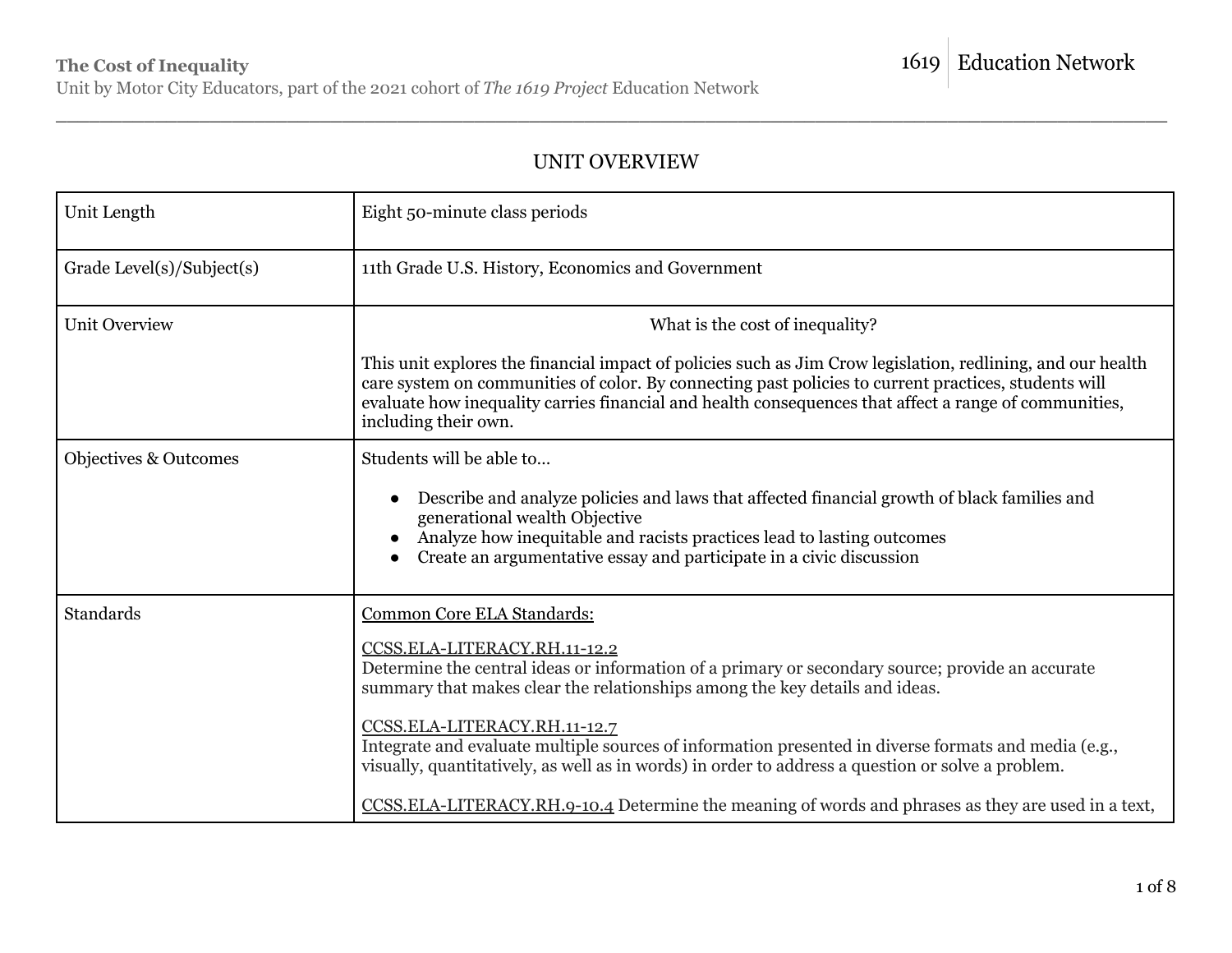Unit by Motor City Educators, part of the 2021 cohort of *The 1619 Project* Education Network

|                       | including vocabulary describing political, social, or economic aspects of history/social science.                                                                                                                                                                                                                                                                                                                                                                                                                                                                                     |  |  |  |
|-----------------------|---------------------------------------------------------------------------------------------------------------------------------------------------------------------------------------------------------------------------------------------------------------------------------------------------------------------------------------------------------------------------------------------------------------------------------------------------------------------------------------------------------------------------------------------------------------------------------------|--|--|--|
|                       | Michigan K-12 Standards for Social Studies:                                                                                                                                                                                                                                                                                                                                                                                                                                                                                                                                           |  |  |  |
|                       | P <sub>1.5</sub> Construct and present an argument supported with evidence P <sub>2.1</sub> Apply methods of inquiry,<br>including asking and answering compelling and supporting questions, to investigate social science<br>problems                                                                                                                                                                                                                                                                                                                                                |  |  |  |
|                       | P2.4 Use relevant information from multiple credible sources representing a wide range of views,<br>considering the origin, authority, structure, and context, to answer a compelling or supporting question.                                                                                                                                                                                                                                                                                                                                                                         |  |  |  |
|                       | P3.2 Discuss public policy issues, by clarifying positions, considering opposing views, and applying<br>Democratic Values or Constitutional Principles to develop and refine claims                                                                                                                                                                                                                                                                                                                                                                                                   |  |  |  |
| <b>Unit Resources</b> | "How Rich are the Superrich? Learning for Justice [.pdf]<br>"Average Household Incomes," Learning for Justice [.pdf]<br>"The Wealth Gap" by Trymaine Lee from The 1619 Project<br>$\bullet$<br>"The Land of Our Fathers, Part 1," 1619 Podcast<br>$\bullet$<br>"The Land of Our Fathers, Part 2,"1619 Podcast<br><u>"The Cost of Inequality: Money = quality health care = better life,"</u> by Alvin Powell, <i>Harvard</i><br>Gazette<br>Teacher-created worksheets and rubric                                                                                                      |  |  |  |
| Performance Task      | This unit has two main performance tasks:<br>First, students explore/ discover a range of unique media Including the 1619 Podcast, which deepens<br>students' understanding of the historical context of contemporary policies and helps them connect how<br>policies driven by racism affect us on a personal level. At the end of the unit, students craft an analytical<br>composition and engage in a civil discussion in response to the essential question: what is the cost of<br>inequality? Students will recognize that laws have long-lasting and unexpected consequences. |  |  |  |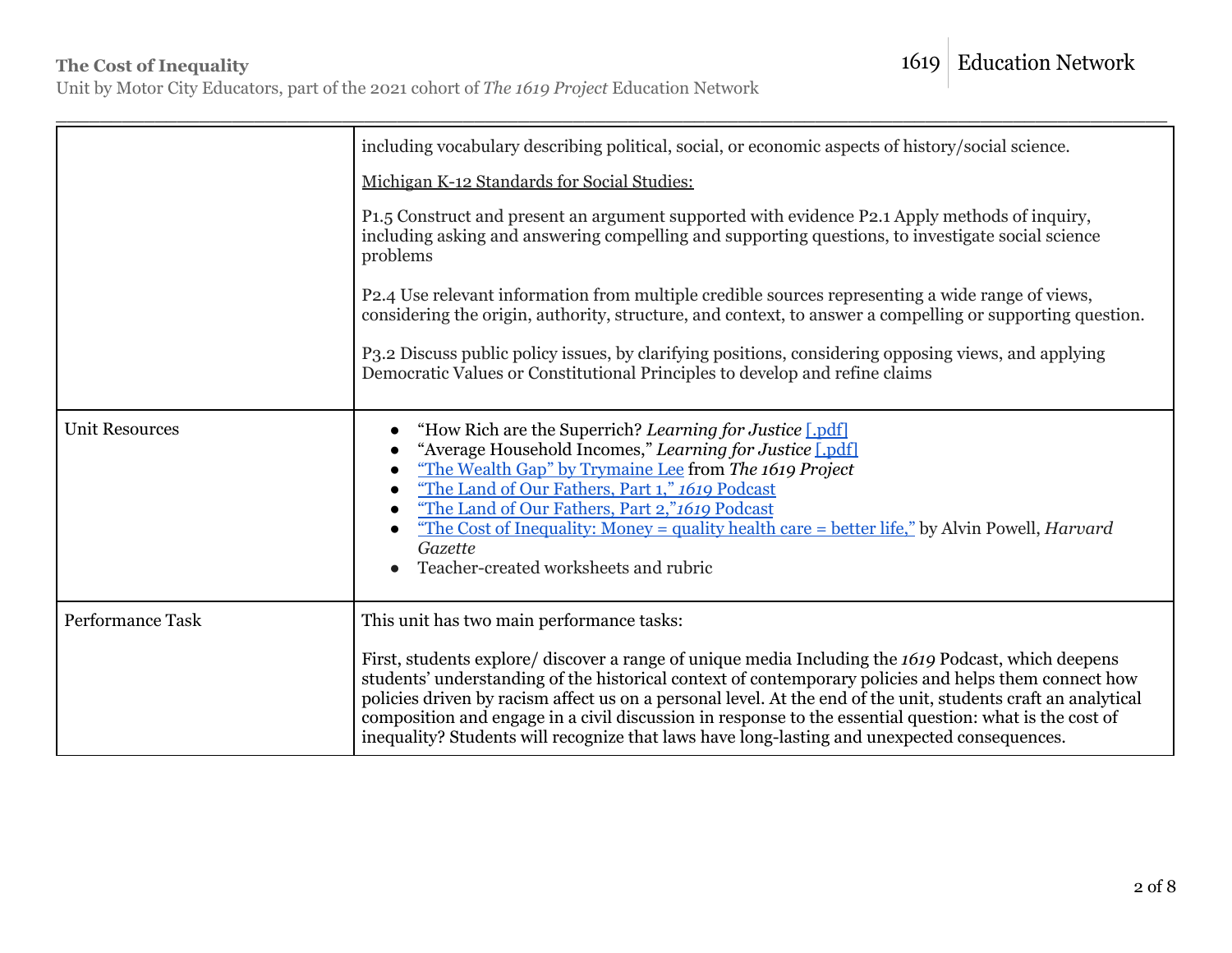## 1619 Education Network

### **The Cost of Inequality**

Unit by Motor City Educators, part of the 2021 cohort of *The 1619 Project* Education Network

\_\_\_\_\_\_\_\_\_\_\_\_\_\_\_\_\_\_\_\_\_\_\_\_\_\_\_\_\_\_\_\_\_\_\_\_\_\_\_\_\_\_\_\_\_\_\_\_\_\_\_\_\_\_\_\_\_\_\_\_\_\_\_\_\_\_\_\_\_\_\_\_\_\_\_\_\_\_\_\_\_\_\_\_\_\_\_\_\_\_\_\_\_\_\_\_\_\_\_\_\_

## UNIT PACING/DAILY LESSONS

| Pacing | Focus text(s) / resource(s)<br>for today's lesson                                                                                       | Lesson Objective(s) or<br><b>Essential Question(s)</b>                                                                                                                                                                    | Lesson / Activities                                                                                                                                                                                                                                                                                                                                                                                                              | <b>Lesson Materials</b>                                                                                                   |  |  |
|--------|-----------------------------------------------------------------------------------------------------------------------------------------|---------------------------------------------------------------------------------------------------------------------------------------------------------------------------------------------------------------------------|----------------------------------------------------------------------------------------------------------------------------------------------------------------------------------------------------------------------------------------------------------------------------------------------------------------------------------------------------------------------------------------------------------------------------------|---------------------------------------------------------------------------------------------------------------------------|--|--|
|        | Week 1<br><b>Examining Inequality in America</b>                                                                                        |                                                                                                                                                                                                                           |                                                                                                                                                                                                                                                                                                                                                                                                                                  |                                                                                                                           |  |  |
| Day 1  | "How Rich are the<br><b>Superrich?</b> Learning for<br><b>Justice</b><br>"Average Household<br>Incomes," Learning for<br><b>Justice</b> | <b>Essential Question:</b><br>What effect does<br>economic injustice have<br>on people and<br>communities?<br>Lesson Objective:<br>Students will be able to<br>analyze graphs to<br>examine the economic<br>gap in the US | Warm-up: Ask students, "What do<br>1.<br>you know, or think you know, about<br>the economic wealth gap in<br>America?"<br>Graph Analysis: Give students<br>2.<br>printed copies of each graph and ask<br>them to share responses to the<br>following questions:<br>$\rightarrow$ What do you observe?<br>How do you think this<br>affects communities<br>across America?<br>What impact might this<br>have of racial inequality? | Printed student copies of "How<br>Rich are the Superrich?" Graph<br>[.pdf]<br>"Average Household Incomes"<br>Graph [.pdf] |  |  |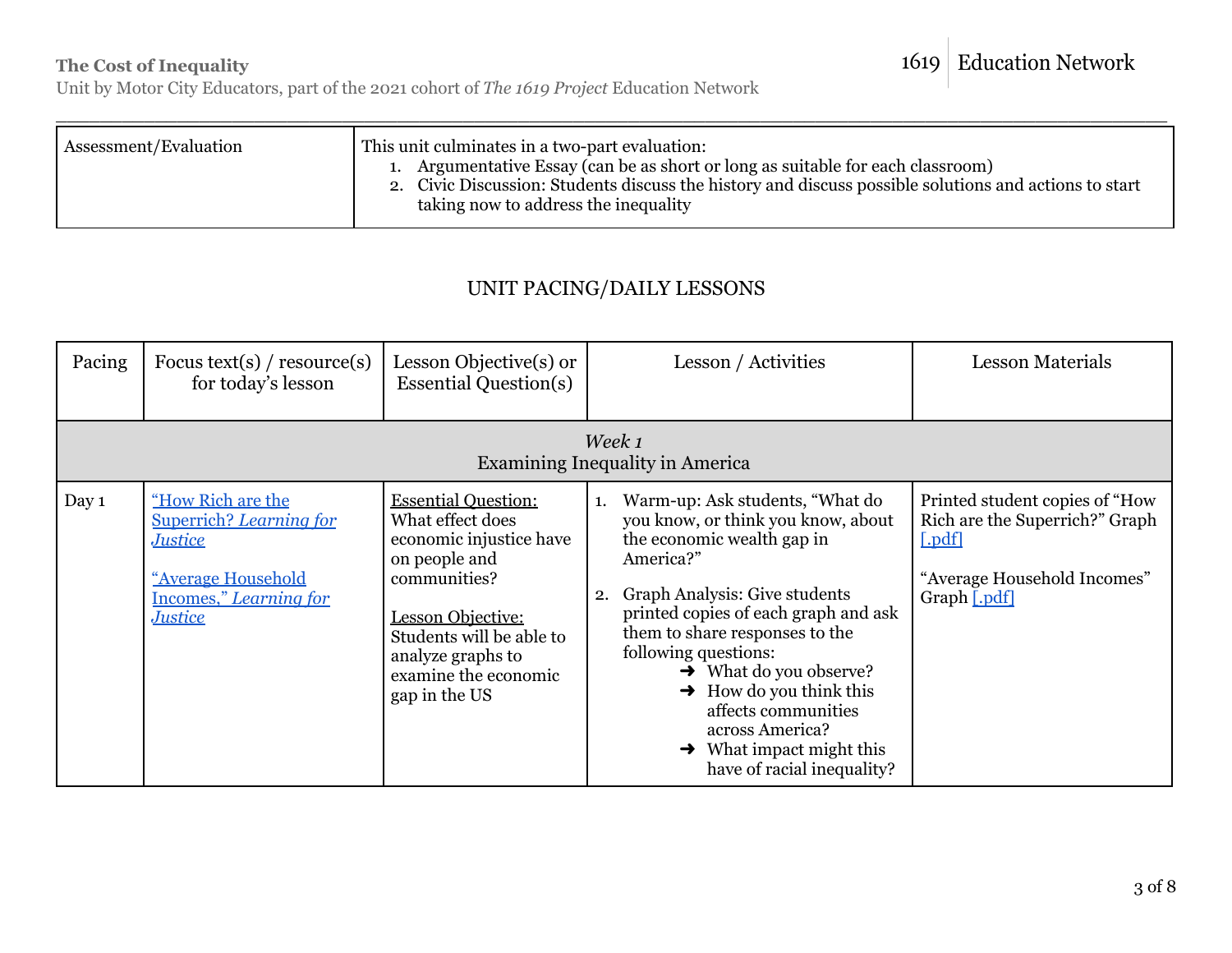1619 Education Network

Unit by Motor City Educators, part of the 2021 cohort of *The 1619 Project* Education Network

| Day 2 | "The Wealth Gap" by<br>Trymaine Lee from The 1619<br>Project | <b>Essential Question:</b><br>What is the connection<br>of the wealth gap and<br>segregation in the U.S.?<br>Lesson Objective:<br>Students will be able to<br>analyze the wealth gap<br>in the U.S. using<br>an anticipation guide<br>and class discussion. | 1. Warm-up: Ask students, "How do you<br>think racism and the wealth gap are<br>connected?<br>2. Anticipation Guide: Divide one paper<br>in half. Label one side "Give One" and<br>the other side "Get One."<br>a. Set a timer for 2 minutes and<br>direct students to list everything<br>they know about the wealth gap<br>in the United States, past or<br>present, in the "Give One" side of<br>their anticipation guide.<br>b. Instruct students to move<br>around the classroom. Students<br>should share what they wrote<br>and add what they learned from<br>classmates under "Get One."<br>3. Reading: Introduce "The Wealth Gap"<br>by Trymaine Lee from The 1619 Project<br>to students and pass out copies of the<br>essay. Students should read the essay<br>independently or in small groups.<br>a. While students are reading, they<br>will make a list of new terms and<br>define or translate them while<br>reading<br>After reading "The Wealth Gap,"<br>$\mathbf{b}$ .<br>students should add new<br>information they learned to the<br>"Get One" side of their<br>Anticipation Guide.<br>5. Discussion: In a round table or whole | Copies of "The Wealth Gap"<br>Notebook paper |
|-------|--------------------------------------------------------------|-------------------------------------------------------------------------------------------------------------------------------------------------------------------------------------------------------------------------------------------------------------|------------------------------------------------------------------------------------------------------------------------------------------------------------------------------------------------------------------------------------------------------------------------------------------------------------------------------------------------------------------------------------------------------------------------------------------------------------------------------------------------------------------------------------------------------------------------------------------------------------------------------------------------------------------------------------------------------------------------------------------------------------------------------------------------------------------------------------------------------------------------------------------------------------------------------------------------------------------------------------------------------------------------------------------------------------------------------------------------------------------------------------------------------|----------------------------------------------|
|       |                                                              |                                                                                                                                                                                                                                                             | class discussion, encourage students to                                                                                                                                                                                                                                                                                                                                                                                                                                                                                                                                                                                                                                                                                                                                                                                                                                                                                                                                                                                                                                                                                                              |                                              |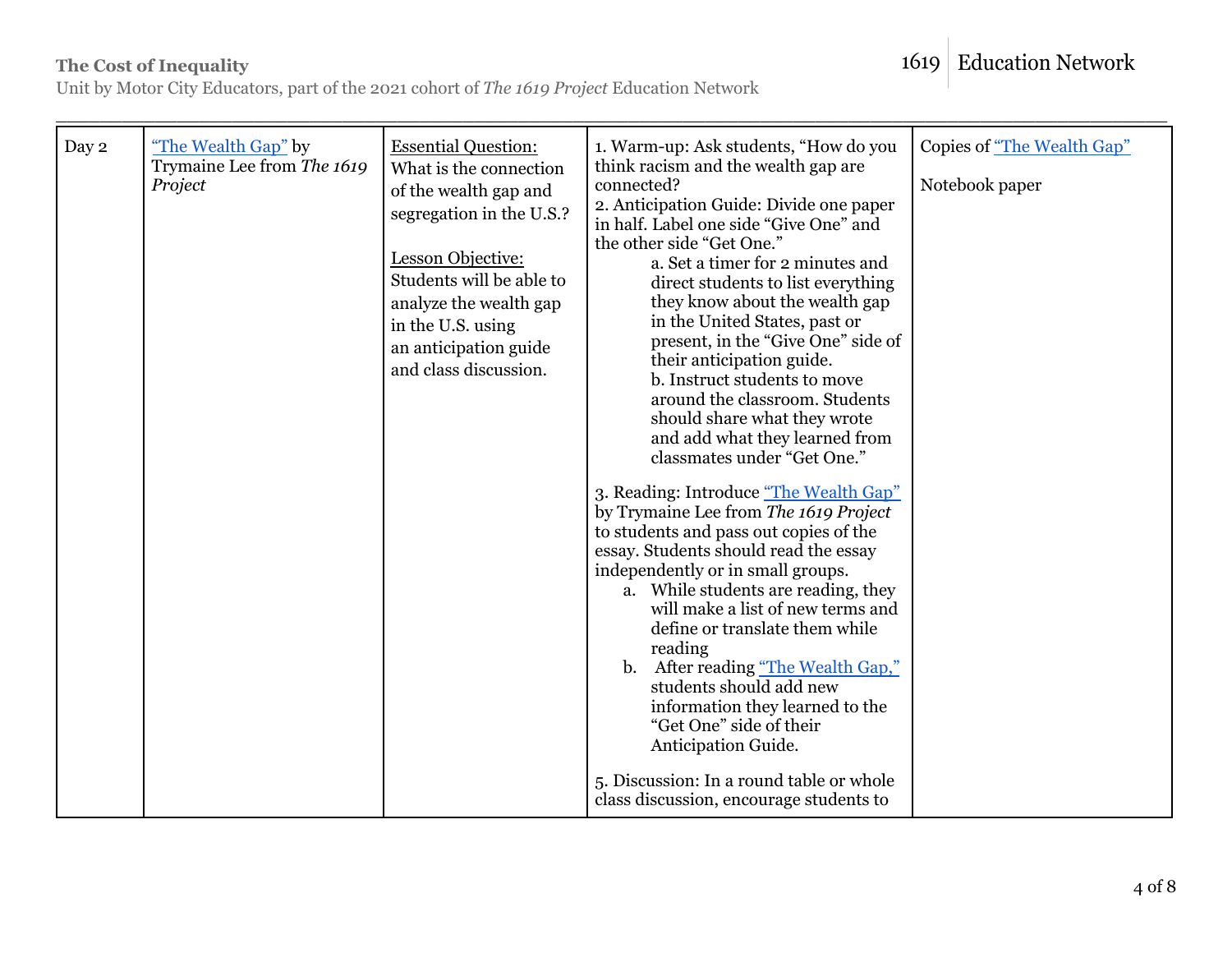# 1619 Education Network

### **The Cost of Inequality**

Unit by Motor City Educators, part of the 2021 cohort of *The 1619 Project* Education Network

|           |                                                                                                         |                                                                                                                                                                                                                                                            | share one key idea or sentence from the<br>reading and why it resonated with them                                                                                                                                                                                                                                                                                                                                                                                                                                                                                                                                                                                                                                                                                                                             |                                                                                                                |
|-----------|---------------------------------------------------------------------------------------------------------|------------------------------------------------------------------------------------------------------------------------------------------------------------------------------------------------------------------------------------------------------------|---------------------------------------------------------------------------------------------------------------------------------------------------------------------------------------------------------------------------------------------------------------------------------------------------------------------------------------------------------------------------------------------------------------------------------------------------------------------------------------------------------------------------------------------------------------------------------------------------------------------------------------------------------------------------------------------------------------------------------------------------------------------------------------------------------------|----------------------------------------------------------------------------------------------------------------|
| Day $3-4$ | "The Land of Our Fathers,<br>Part 1," 1619 Podcast<br>"The Land of Our Fathers,<br>Part 2,"1619 Podcast | <b>Essential Question:</b><br>What effect does<br>economic injustice have<br>on people and groups?<br><b>Lesson Objective:</b><br>Students will be able to<br>identify ways that<br>economic systems<br>and processes are<br>impacted by<br>discrimination | Warm up: Ask students, "What is<br>1.<br>generational wealth?"<br>Podcast Day 1: Listen to "The Land<br>2.<br>of Our Fathers, Part 1."<br>a. Share transcripts with students<br>so they can follow along and<br>make annotations.<br>While listening, the teachers<br>$\mathbf{b}$ .<br>should create a flow map of the<br>events that unfold over the<br>course of the story, paying<br>particular attention to June's<br>story.<br>Podcast Day 2: Listen to "The Land<br>3.<br>of Our Fathers, Part 2."<br>a. Share transcripts with students<br>so they can follow along and<br>make annotations.<br>b. While listening, continue<br>developing the flow map.<br>Class discussion: In what ways did<br>$\mathbf{4}$<br>June and his family experience the<br>wealth gap Lee explained in their<br>article? | Transcripts for "The Land of<br>Our Fathers Part 1" and "The<br>Land of Our Fathers, Part 2"<br>Notebook paper |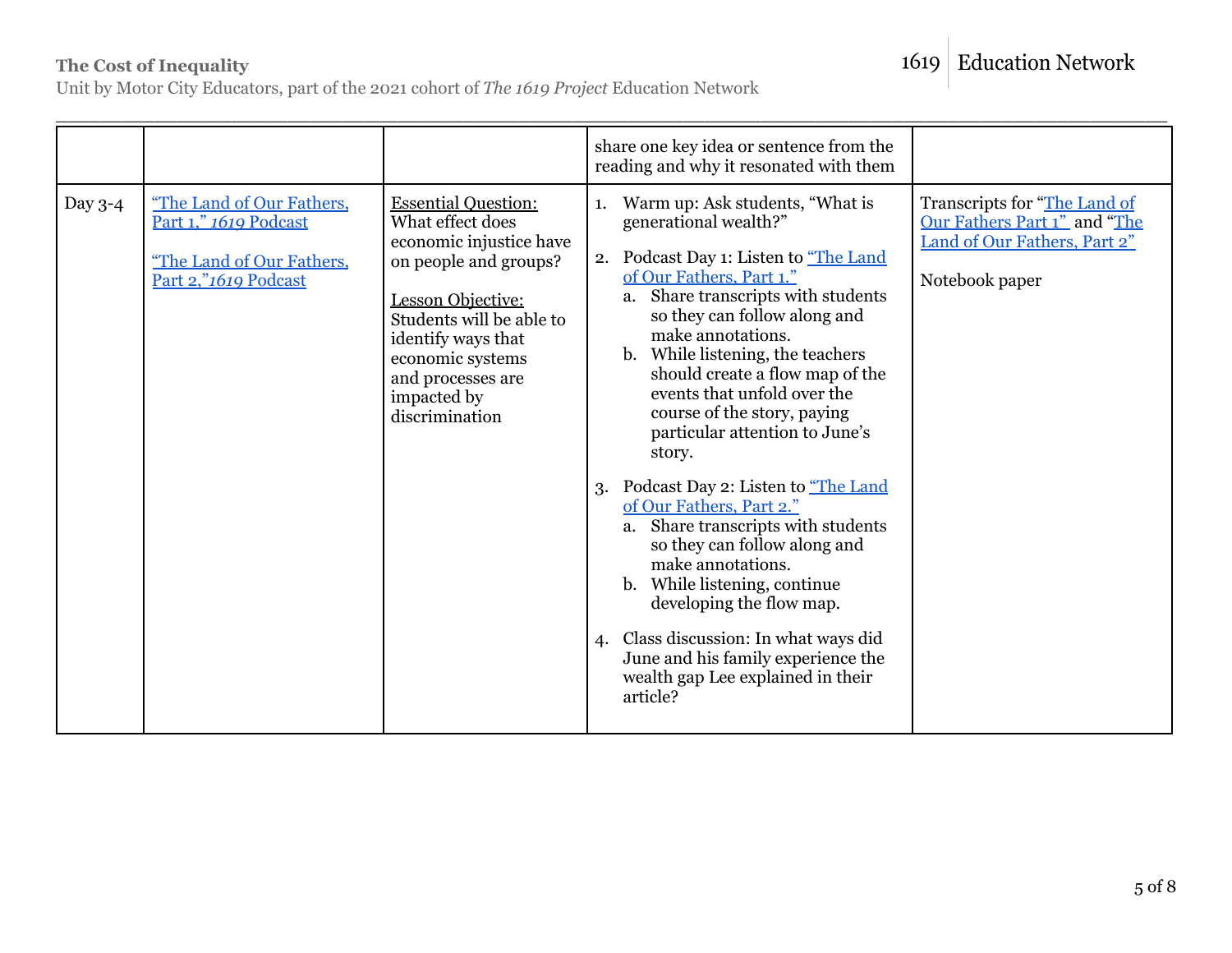Unit by Motor City Educators, part of the 2021 cohort of *The 1619 Project* Education Network

| Pacing  | Focus text(s) / $resource(s)$<br>for today's lesson                                                                | Lesson Objective(s) or<br><b>Essential Question(s)</b>                                                                                                                                                                                             | Lesson / Activities                                                                                                                                                                                                                                                                                                                                                                                                                                                                                                                                                                                                                                                                                                                                                                    | <b>Lesson Materials</b>                                                                                                                                   |
|---------|--------------------------------------------------------------------------------------------------------------------|----------------------------------------------------------------------------------------------------------------------------------------------------------------------------------------------------------------------------------------------------|----------------------------------------------------------------------------------------------------------------------------------------------------------------------------------------------------------------------------------------------------------------------------------------------------------------------------------------------------------------------------------------------------------------------------------------------------------------------------------------------------------------------------------------------------------------------------------------------------------------------------------------------------------------------------------------------------------------------------------------------------------------------------------------|-----------------------------------------------------------------------------------------------------------------------------------------------------------|
|         |                                                                                                                    |                                                                                                                                                                                                                                                    | Week 2<br>Confronting The Cost of Inequality                                                                                                                                                                                                                                                                                                                                                                                                                                                                                                                                                                                                                                                                                                                                           |                                                                                                                                                           |
| Day 5-6 | "The Cost of Inequality:<br>$Monev = quality health care$<br>$=$ better life," by Alvin<br>Powell, Harvard Gazette | <b>Essential Question:</b><br>How can health<br>and health services<br>add to the cost of<br>Inequality?<br>Learning Objective:<br>Students will be able to<br>evaluate the effects<br>of healthcare in<br>communities of color<br>across America. | Warm-up: Why does health<br>1.<br>insurance exist? Do you think<br>healthcare is a right or a privilege?<br>Explain.<br>Educator Note: You may need to<br>explain what the definition of<br>healthcare is to students.<br>2. L.I.N.K: Take a piece of paper and<br>divide it into four boxes. Label each<br>box "List," "Inquiry," "Notes," and<br>Knowledge"<br>a. List: list everything you and<br>your table partners know about<br>health insurance and/or how<br>people, specifically Black<br>people, are treated in the<br>medical field<br>b. Inquiry: create a list of<br>questions you think the reading<br>may answer or what you want to<br>know about inequality in the<br>medical field<br>Notes: read "The Cost of<br>$c_{\cdot}$<br><b>Inequality: Money = quality</b> | Printed copies of "The Cost of<br><b>Inequality: Money = quality</b><br>health care = better life," by<br>Alvin Powell, Harvard Gazette<br>Notebook paper |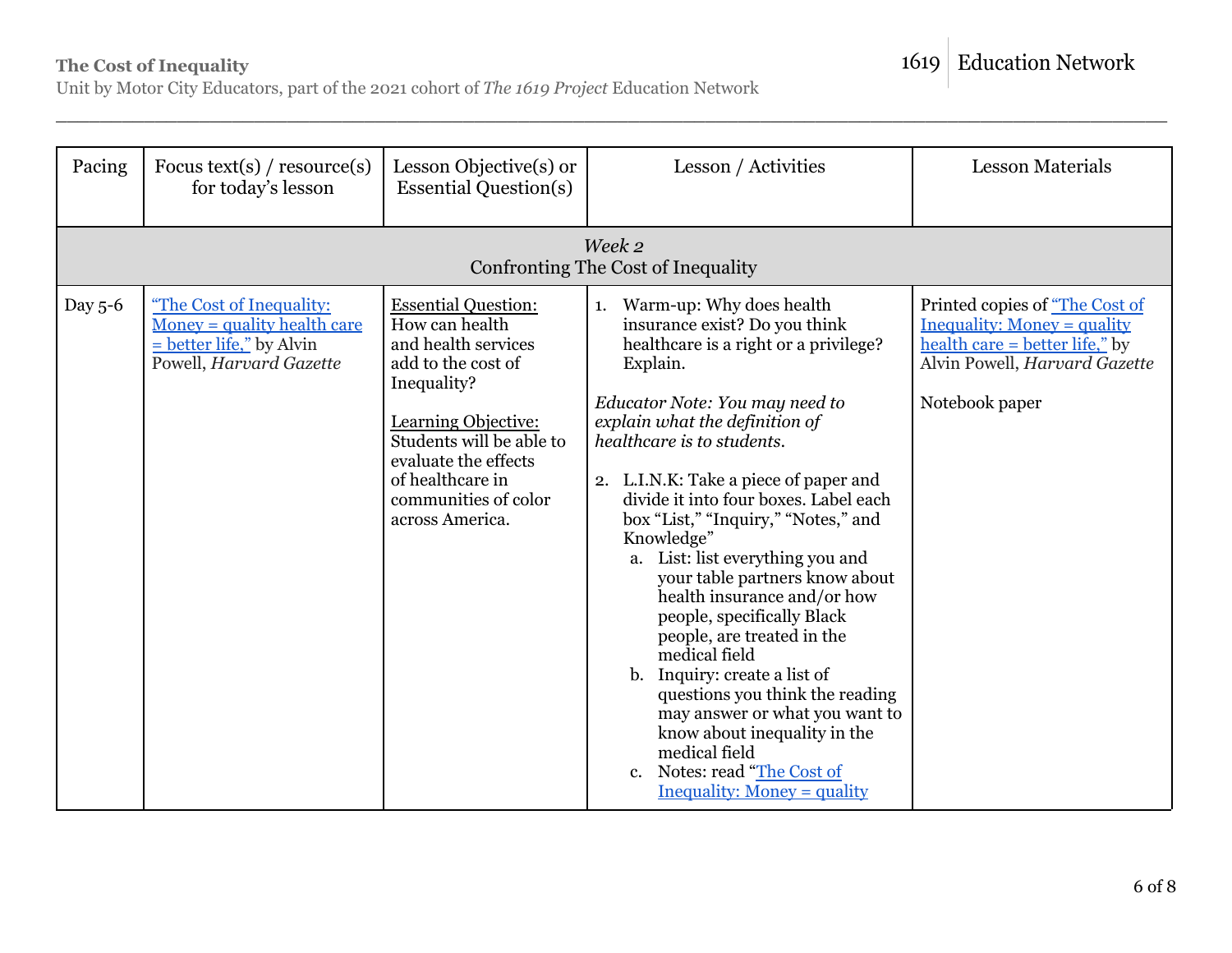# 1619 Education Network

### **The Cost of Inequality**

Unit by Motor City Educators, part of the 2021 cohort of *The 1619 Project* Education Network

|       |                        |                                                                                                                                                                                   | $\text{healthcare} = \text{better life}$ " and list<br>new information.<br>d. Knowledge - answer the<br>essential question in short<br>answer form: How can health<br>and health services add to the<br>cost of Inequality?<br><b>Educator Note: Save Notes and</b><br>Knowledge section for day 6.                                                                                                                                                                                                                                                                                                                                                                      |                                          |
|-------|------------------------|-----------------------------------------------------------------------------------------------------------------------------------------------------------------------------------|--------------------------------------------------------------------------------------------------------------------------------------------------------------------------------------------------------------------------------------------------------------------------------------------------------------------------------------------------------------------------------------------------------------------------------------------------------------------------------------------------------------------------------------------------------------------------------------------------------------------------------------------------------------------------|------------------------------------------|
| Day 7 | All resource materials | <b>Essential Question:</b><br>What is the cost<br>of inequality?<br>Learning Objective:<br>Students will be able to<br>evaluate the cost,<br>economic and human, of<br>inequality | Warm-up/review: What have we<br>1.<br>learned about inequality, racism, and<br>discrimination in America?<br>2. Claim, evidence, reasoning (CER)<br>notepage: Post the essential question<br>- What is the cost of inequality?<br>Students should:<br>a. Write a claim statement using<br>evidence from any of the<br>resources prior in the unit<br>b. Explain the reasoning for their<br>claim<br>Educator Note: Some type of note guide<br>will help students process their thoughts<br>such as a flow map or tree chart.<br>Tell students that they will be using<br>3.<br>their CER note pages to engage in a<br>civil discussion around the essential<br>question. | All resource materials<br>Notebook paper |